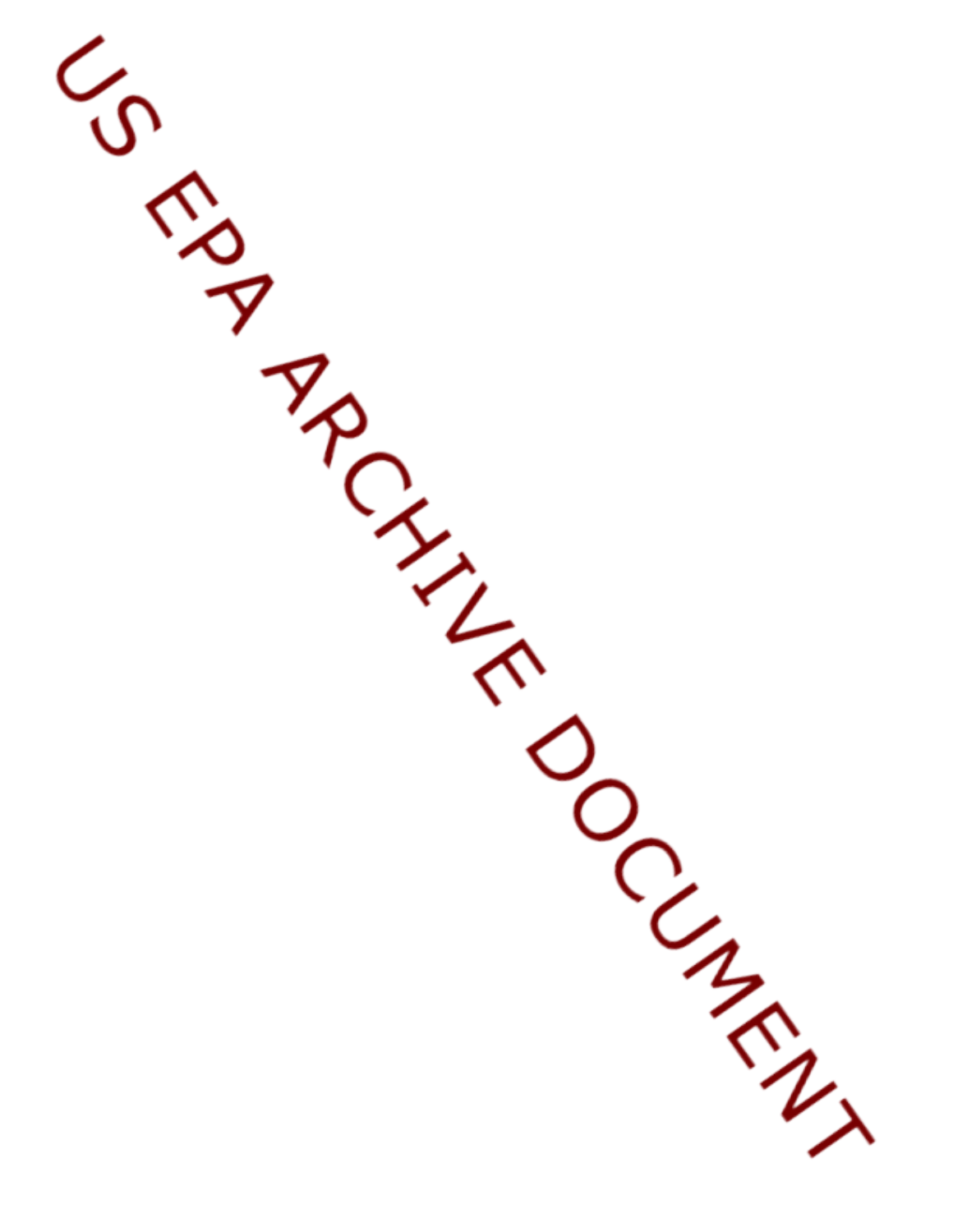## **AGENCY:** ENVIRONMENTAL PROTECTION AGENCY (EPA)

**TITLE:** "MARKET-BASED APPROACHES TO REDUCING GREENHOUSE GAS EMISSIONS THROUGH ENERGY EFFICIENCY IN HOMES AND BUILDINGS"

**ACTION:** Request for Initial Proposals (RFIP) - Questions and Answers.

**RFIP NO:** OAR-CPPD-05-03

**CATALOG OF FEDERAL DOMESTIC ASSISTANCE (CFDA) NO:** 66.034

- **SUMMARY:** Formal Agency responses to questions/comments regarding the subject solicitation.
- **1. Please advise if you have restrictions on the types of designs or construction materials used. The reason I ask the question is due to a USDA refusal to grant funds for our innovative passive solar home design, with a solar attic. USDA also said that any unusual construction materials would not be allowed; e.g. earth-block, straw bale, cordwood etc.**

This RFIP seeks proposals to further enhance delivery of energy efficient products used in residential and commercial sectors. The activities you described are not eligible for consideration under this RFA.

**2. We have a technology for holographic solar lighting and energy savings (lower lighting costs, lower consequent A/C) and I would like a short conversation to determine if a program to bring this to market suits this RFP. Phase II work was supported by NSF and USDA.**

Because this is an open competitive opportunity, in the interest of fairness, we are unable to meet with individual potential applicants to discuss details of the program or proposal development.

Specific questions regarding the solicitation may be submitted, in writing, via postal mail, facsimile, or by using our website. Answers will be posted, bi-weekly, until the closing date of this announcement, to the OAR Grants & Funding webpage located at: http://www.epa.gov/air/grants\_funding.html. *(Refer to Section VII, Agency Contact.)*

**3. The Scope of Work states that proposals may address delivering improved energy performance to existing commercial buildings (e.g., offices, schools, hotels, hospitals, supermarkets, etc.) through technology or practice. We are contemplating submitting a proposal that focuses on small and medium commercial customers, including corner grocery stores, restaurants, and warehouses. Does this population fit within the Work Scope?**